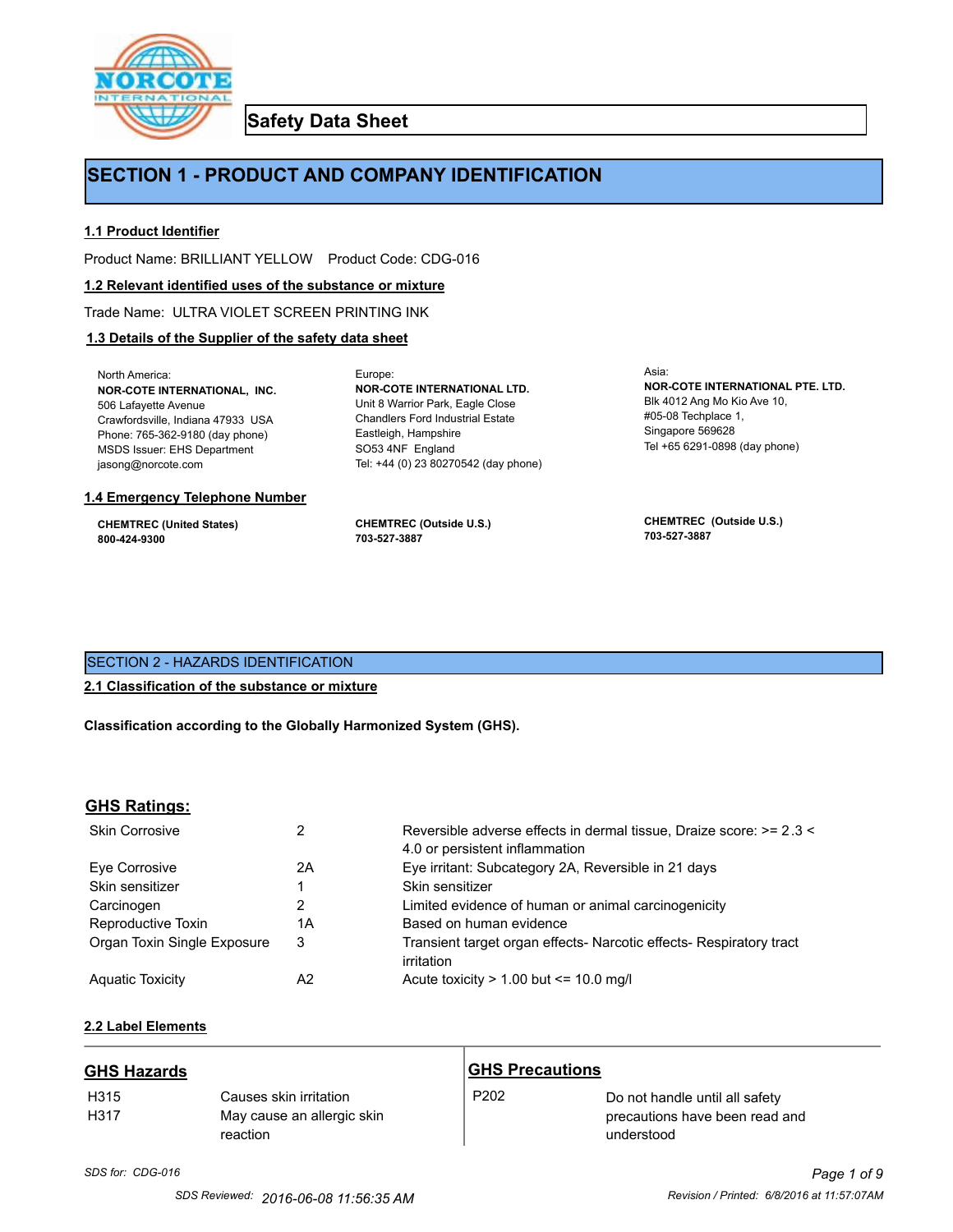| H319 | Causes serious eye irritation               | P <sub>261</sub> | Avoid breathing                                                      |
|------|---------------------------------------------|------------------|----------------------------------------------------------------------|
| H335 | May cause respiratory irritation            |                  | dust/fume/gas/mist/vapours/spray                                     |
| H336 | May cause drowsiness or                     | P273             | Avoid release to the environment                                     |
|      | dizziness                                   | P <sub>280</sub> | Wear protective gloves/protective                                    |
| H351 | Suspected of causing cancer                 |                  | clothing/eye protection/face protection                              |
| H360 | May damage fertility or the<br>unborn child | P362             | Take off contaminated clothing and<br>wash before reuse              |
| H401 | Toxic to aquatic life                       | P302+P352        | IF ON SKIN: Wash with soap and water                                 |
|      |                                             | P304+P340        | IF INHALED: Remove victim to fresh air                               |
|      |                                             |                  | and keep at rest in a position                                       |
|      |                                             |                  | comfortable for breathing                                            |
|      |                                             | P305+P351+P33    | IF IN EYES: Rinse continuously with                                  |
|      |                                             | 8                | water for several minutes. Remove                                    |
|      |                                             |                  | contact lenses if present and easy to                                |
|      |                                             |                  | do - continue rinsing                                                |
|      |                                             | P308+P313        | IF exposed or concerned: Get medical                                 |
|      |                                             |                  | advice/attention                                                     |
|      |                                             | P333+P313        | If skin irritation or a rash occurs: Get<br>medical advice/attention |

#### **Danger**



**EMERGENCY OVERVIEW:** Product is a liquid with mild acrylic odor that may be harmful if inhaled or swallowed. Product may cause serious damage to eyes, allergic skin reactions and irritation to respiratory system. Avoid breathing vapors. Avoid spillage to sewers or waterways.

#### **ROUTES OF ENTRY:** Dermal, Inhalation, Ingestion

**ACUTE HEALTH EFFECTS:** Irritant to skin, eyes and respiratory tract. Effects may be delayed for several hours. None Known

**Skin Contact:** Potential irritant and can cause allergic skin reaction. Repeated or prolonged contact may cause sensitization.

**Eye Contact:** Liquid, vapors, or mists may cause eye irritation. Protect eyes from repeated or prolonged contact.

**Ingestion:** May be harmful if swallowed. Gastrointestinal tract irritation may result.

**Inhalation:** May be harmful if inhaled. May cause irritation to upper respiratory tract upon prolonged or repeated inhalation.

## **Effects of Overexposure**

## **MEDICAL CONDITIONS AGGRAVATED BY EXPOSURE:** Repeated and prolonged overexposure may increase the potential for adverse health effects.

**CHRONIC HEALTH EFFECTS:** No additional information

## SECTION 3 - COMPOSITION / INFORMATION ON INGREDIENTS

#### **3.2 Mixtures**

\*Note: The exact concentrations of the below listed chemicals are being withheld as a trade secret

| <b>Chemical Name</b>         | <b>Percent</b><br>Weiaht | CAS#       | EC No.    | Classification (GHS)      |
|------------------------------|--------------------------|------------|-----------|---------------------------|
| 1.6-Hexanediol<br>diacrylate | $120.00 - 30.00 %$       | 13048-33-4 | 235-921-9 | H315, H319,<br>H317, H400 |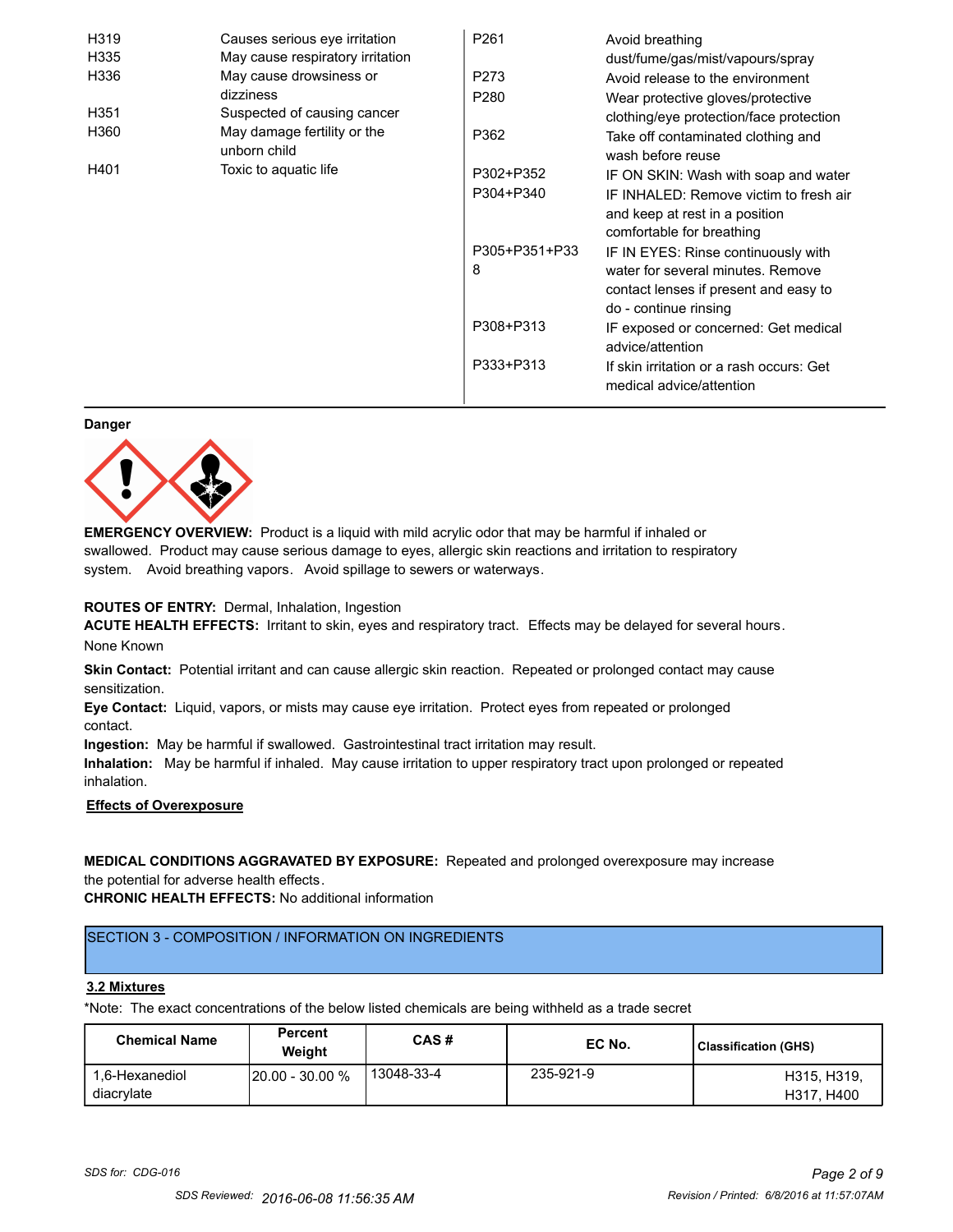| Tripropylene glycol<br>diacrylate | $15.00 - 10.00 %$ | 42978-66-5 | 256-032-2 | H315, H319,<br>H317, H335 |
|-----------------------------------|-------------------|------------|-----------|---------------------------|
| Benzophenone                      | $10.10 - 1.00 \%$ | 119-61-9   |           |                           |

## SECTION 4 - FIRST AID MEASURES

#### **4.1 Description of first aid measures**

**INHALATION:** Move subject to fresh air and keep warm. If subject is not breathing, administer artificial respiration. If breathing is difficult, have qualified personnel administer oxygen and get medical attention .

**EYE CONTACT:** Flush the eye and under lids with warm water for 15 minutes. Remove any contact lenses during the flushing. Get immediate medical attention if symptoms persist.

**SKIN CONTACT:** Remove and isolate contaminated clothing and shoes. Remove excess material from skin with clean cloth. Flush skin with running lukewarm water. Wash affected areas using mild soap.

**INGESTION:** If appreciable quantities are swallowed, seek immediate medical attention. Do NOT induce vomiting. Never give anything by mouth to an unconscious person.

#### SECTION 5 - FIRE FIGHTING MEASURES

#### **5.1 Extinguising Media**

Evacuate area of all non-emergency personell. Firefighters must wear full emergency equipment with self contained breathing apparatus. At elevated temperatures hazardous polymerization may occur causing container rupture and in extreme cases, explosion. Fight fires from upwind and cool intact containers with water spray or stream at maximum range.

### Flash Point: 100 C (212 F)

**FLAMMABLE/EXPLOSIVE LIMITS (Volume % in air):** Not established **EXTINGUISHING METHOD:** Water fog, carbon dioxide (CO2) or dry chemical

#### **5.2 Special Hazards arising from the substance or mixture:**

Thermal decomposition can lead to release of irritating gases and vapors

#### **5.3 Advice for firefighters**

#### **Protective Equipment:**

Wear full emergency equipment with selfcontained breathing apparatus . Refer to Section 8

#### **5.4 Additional Information**

 Heating causes a rise in pressue, risk of bursting and combustion Shut off sources of ignition Carbon monoxide and carbon dioxide may form upon combustion

#### **OSHA CLASSIFICATION:** Class IIIB Combustible

## SECTION 6 - ACCIDENTAL RELEASE MEASURES

#### **6.1 Personal precautions, protective equipment and emergency procedures**

Remove all sources of ignition and ventilate area. Avoid skin and eye contact. Use respiratory protection.

#### **6.2 Environmental precautions**

Avoid release to the environment. Local authorities should be advised if significant spillages cannot be contained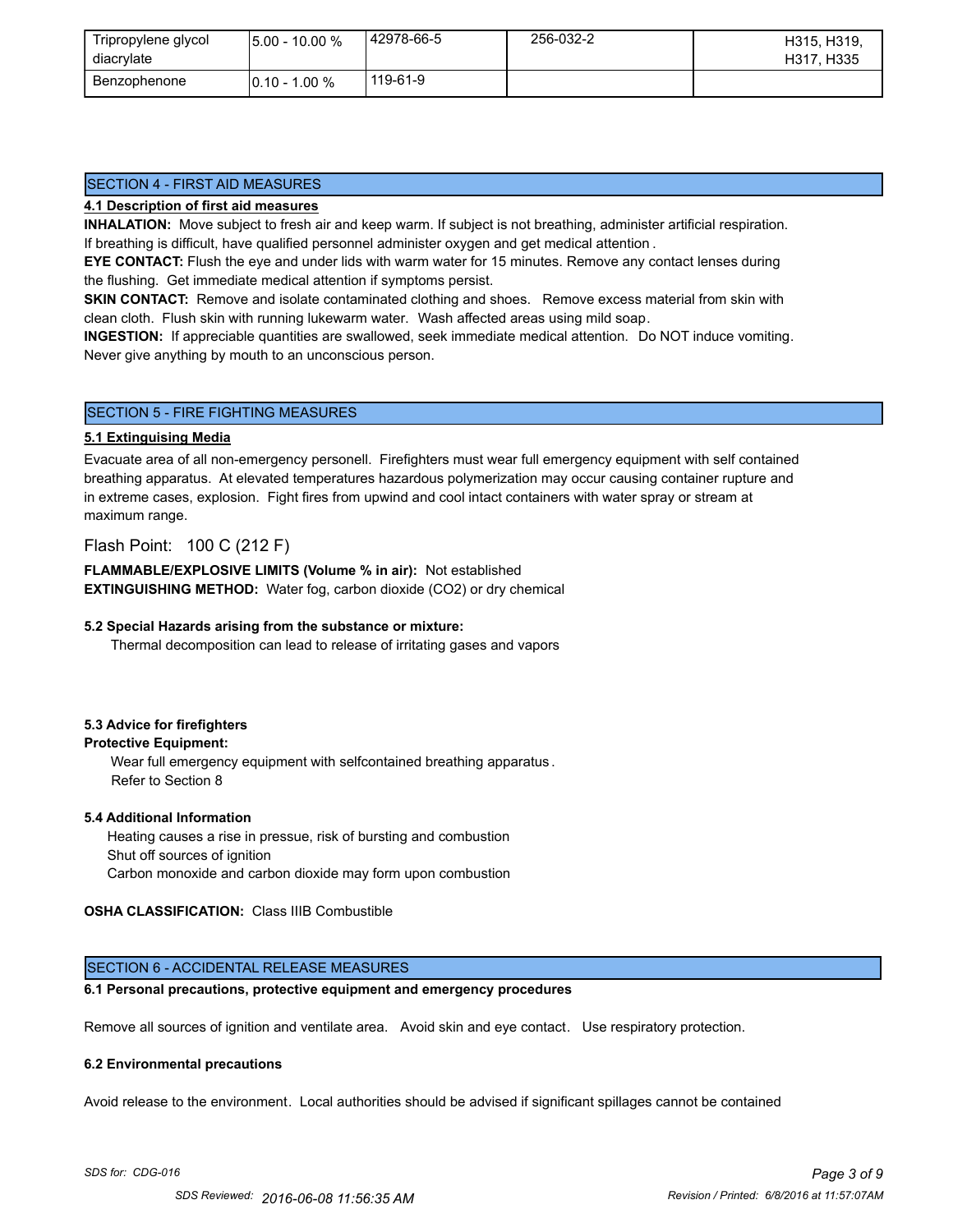#### **6.3 Methods and materials for containment and cleaning up**

 Absorb with inert materials such as dry clay or sand and place in closed container for disposal as solid waste in accordance with all applicable regulations.

#### SECTION 7 - HANDLING AND STORAGE

#### **7.1 Precautions for safe handling**

Avoid any unnecessary contact. Use protective clothing specified in Section 8.

#### **7.2 Conditions for safe storage, including and incompatibilities**

Store away from heat and sunlight to prevent spontaneous polymerization. Store below 90° F (32° C). Protect containers from physical damage. Storage of containers should conform to flammable and combustible liquid regulations.

#### **SECTION 8 - EXPOSURE CONTROLS / PERSONAL PROTECTION**

#### **8.1 Control parameters**

**Exposure Limits:** Not established for mixture

| Chemical Name / CAS No.                         | <b>OSHA Exposure Limits</b> | <b>ACGIH Exposure Limits</b> | <b>Other Exposure Limits</b> |
|-------------------------------------------------|-----------------------------|------------------------------|------------------------------|
| 1,6-Hexanediol diacrylate<br>13048-33-4         |                             |                              |                              |
| Tripropylene glycol<br>diacrylate<br>42978-66-5 |                             |                              |                              |
| Benzophenone<br>119-61-9                        |                             |                              |                              |

#### **8.2 Exposure Controls**

**VENTILATION:** Provide natural or mechanical ventilation to minimize exposure. If practical, use local mechanical exhaust ventilation at sources of air contamination.

**EYE PROTECTION:** Use splash-proof safety goggles or safety glasses that are ANSI approved to prevent eye contact. Eyewash availability is also recommended.

**HAND PROTECTION:** Use nitrile, butyl or other gloves that are resistant to chemicals in Section 2. Replace immediately if punctured or torn or when a change of appearance (color, elasticity, shape) occurs . A minimum of 0.45mm thick gloves for long duration exposure (up to 4 hours) or mechanical handling activities; single use, disposable gloves for short duration exposures not exceeding 30 minutes or where splashes are likely, are recommended.

**RESPIRATORY PROTECTION:** Use of NIOSH/MSHA approved respirators is recommended where exposure limits may be exceeded. Consult the respirator manufacturer for appropriate type and application. **SKIN PROTECTION:** Protective or disposable outer clothing is recommended.

**Environmental Exposure Controls:** Avoid release to the environment. The product should not be allowed to enter drains, water courses or the soil.

| <b>SECTION 9 - PHYSICAL AND CHEMICAL PROPERTIES</b>       |                                   |                       |                   |  |
|-----------------------------------------------------------|-----------------------------------|-----------------------|-------------------|--|
| 9.1 Information on basic physical and chemical properties |                                   |                       |                   |  |
| Appearance:                                               | Liquid with moderate<br>viscosity | Odor:                 | Mild Acrylic odor |  |
| Vapor Pressure:                                           | Not Established                   | <b>Vapor Density:</b> | Heavier than Air  |  |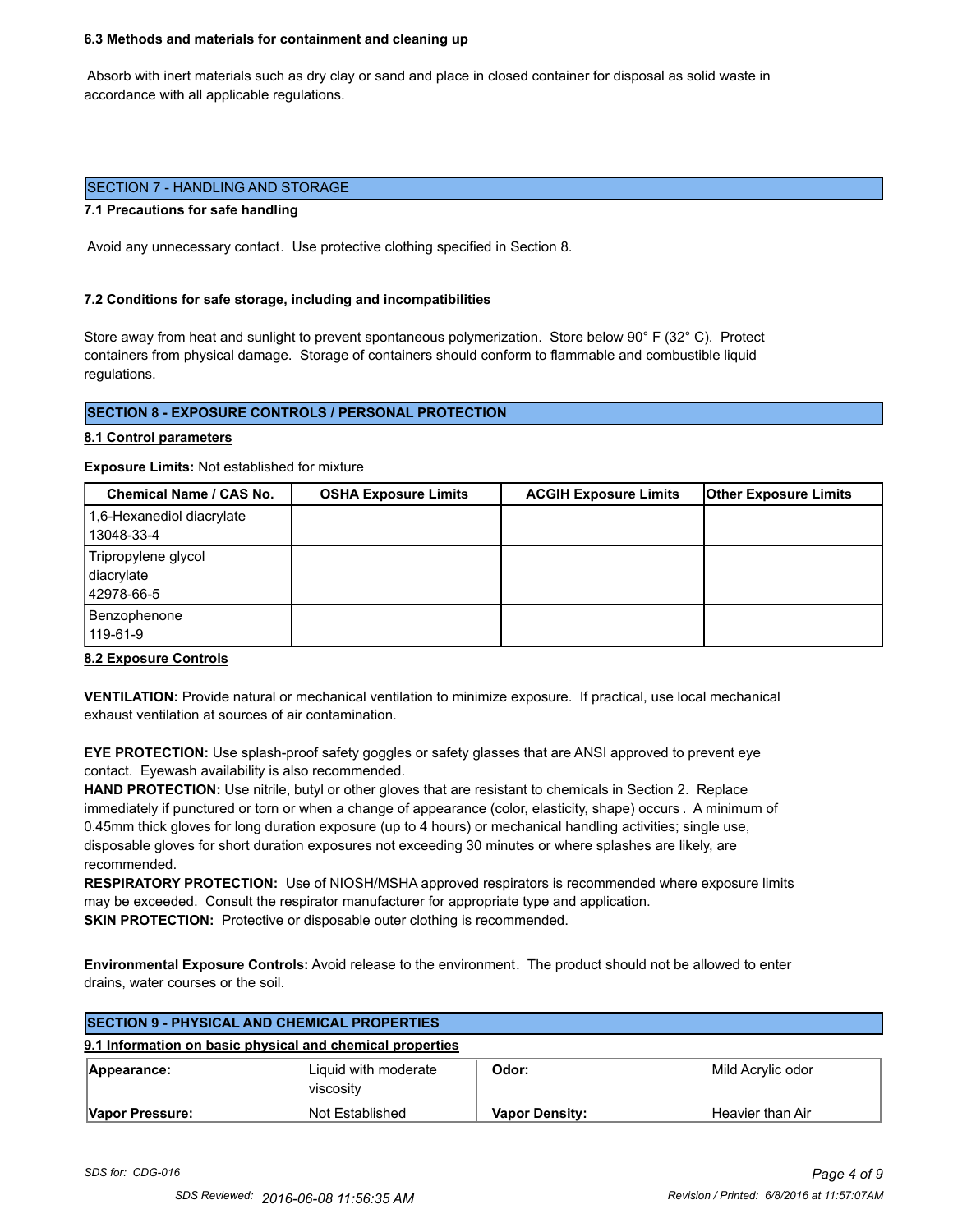| $ pH$ :                          | Not Established                | Formula KG / Gal                 | 4.29            |
|----------------------------------|--------------------------------|----------------------------------|-----------------|
| <b>Melting Point:</b>            | Not Available                  | <b>Freezing Point:</b>           | Not Available   |
| Solubility:                      | Not Soluble in Water           | <b>Boiling Range:</b>            | Not Available   |
| <b>Flash Point:</b>              | See section 5.1                | <b>Evaporation Rate:</b>         | <1              |
| <b>Flammability:</b>             | See Section 5.4                | <b>Explosive Limits:</b>         | See Section 5.4 |
| Viscosity:                       | See Certificate of<br>Analysis | <b>Specific Gravity (SG)</b>     | 1.132           |
| Grams VOC less water:            | $< 1\%$                        | <b>Partition Coefficient</b>     | Not Available   |
| <b>Auto-Ignition Temperature</b> | Not Available                  | <b>Decomposition Temperature</b> | Not Available   |

## **SECTION 10 - REACTIVITY / STABILITY HAZARD DATA**

## **10.1 Reactivity**

None known

## **10.2 Chemical Stability**

This material is stable under recommended storage and handling conditions.

### **10.3 Possibility of hazardous reaction**

Under certain conditions (excess temperatures and contamination) hazardous polymerization may occur. Avoid high temperature and contamination with foreign materials.

### **10.4 CONDITIONS TO AVOID:**

Excessive heat, ignition sources and contamination with dirt and other foreign materials.

## **10.5 Incompatible Materials:**

Avoid contamination or inappropriate mixing with strong oxidizing agents, peroxides, strongly caustic materials and metal corrosion products including rust. Do not expose to UV light during storage.

#### **10.6 Hazardous decomposition products**

Thermal oxidation or pyrolysis (as in fire) may yield carbon dioxide, carbon monoxide and volatile organic fragments which are flammable, irritating or toxic.

#### Hazardous polymerization will not occur.

| <b>Component Toxicity:</b>                                                           |              |  |
|--------------------------------------------------------------------------------------|--------------|--|
| <b>Component Description</b><br>Oral, Dermal, Inhalation<br><b>Toxicity</b>          | Ecotoxocity: |  |
| 1,6-Hexanediol diacrylate<br>Oral:5.00 g/kg (Rat)<br>Dermal: 3,600.00 µL/kg (Rabbit) | N/A          |  |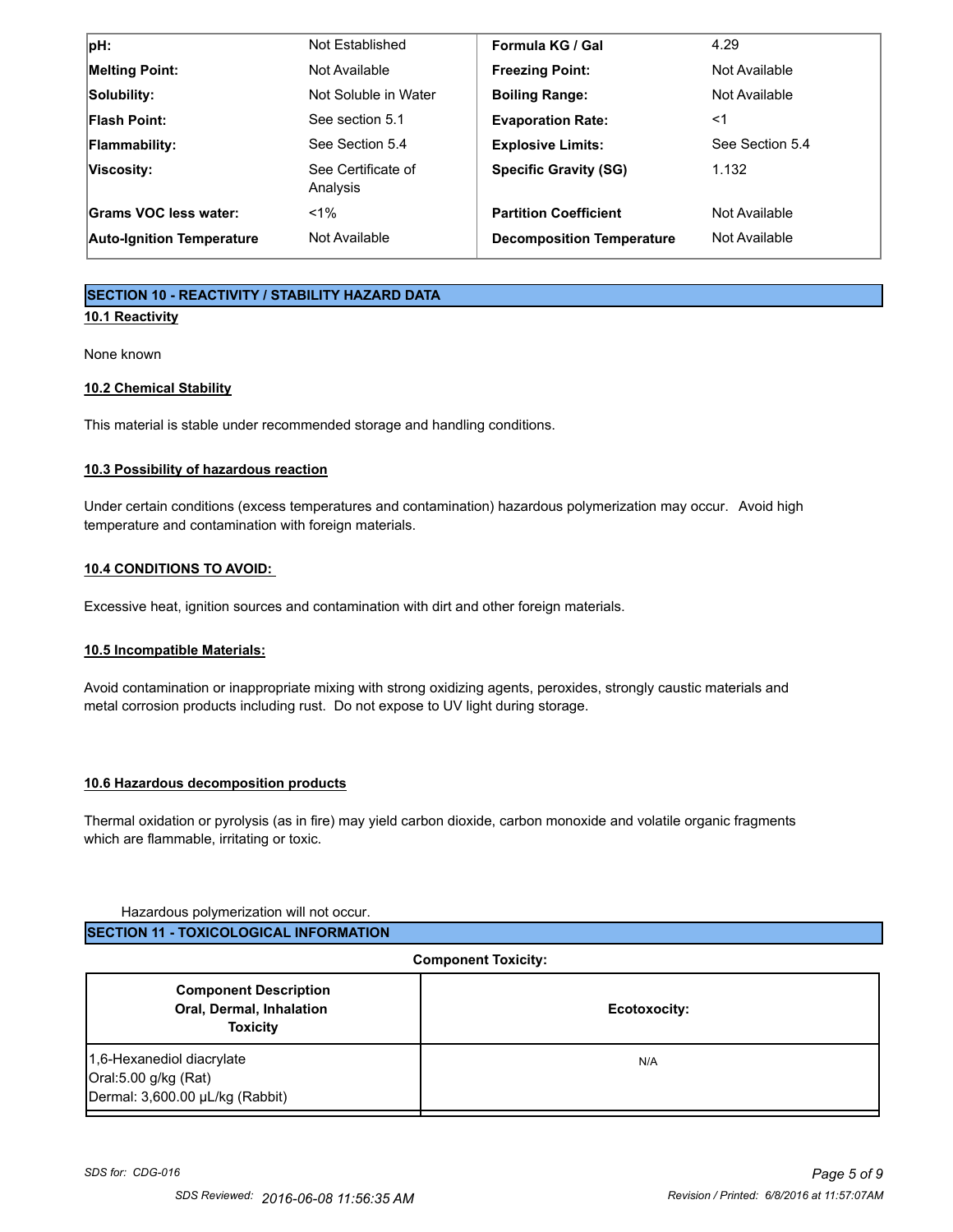| Tripropylene glycol diacrylate                  | 48 Hr EC50 Daphnia magna: 88.7 mg/L                             |
|-------------------------------------------------|-----------------------------------------------------------------|
| Oral:3,000.00 mg/kg (Rat)                       | 72 Hr EC50 Desmodesmus subspicatus: >28 mg/L                    |
| Benzophenone<br>Dermal: 3,535.00 mg/kg (Rabbit) | 96 Hr LC50 Pimephales promelas: 13.2 - 15.3 mg/L [flow-through] |

**TOXICOLOGICAL DATA:** Slightly Toxic by injestion. Prolonged or repeated exposure may result in sensitization. **LC50** - No additional information **LD50** - No additional information **MUTAGENICITY:** No additional information **REPRODUCTIVE EFFECTS:** No additional information **CARCINOGENICITY:**

Benzophenone: IARC: Possible human carcinogen OSHA: listed

Carcinogenicity:

#### **SECTION 12 - ECOLOGICAL INFORMATION**

#### **12.1 Toxicity**

No determination has been made on ecological impact. However, it is recommended to prevent contamination of the environment with this product, i.e. soil, landfills, drains, sewers, surface waters, etc.

#### **12.2 Persistence and degradability**

No determination has been made on ecological impact. however, it is highly recommended to prevent contamination of the environment with this product, i.e. soil, landfills, drains, sewers, surface waters, etc

#### **12.3 Bioaccumulative potential**

No determination has been made on ecological impact. However, it is highly recommended to prevent contamination of the environment with this product, i.e. soil, landfills, drains, sewers, surface waters, etc.

#### **12.4 mobility in soil**

No determination has been made on ecological impact. However, it is highly recommended to prevent contamination of the environment with this product, e.i. soil, landfille, drains, sewers, surface waters, etc.

#### **SECTION 13 - DISPOSAL CONSIDERATIONS**

#### **13.1 Waste Water methods**

If material becomes a waste, it does not meet the criteria of a hazardous waste as defined under the Resource Conservation and Recovery Act (RCRA) 40 CFR 261 as supplied. Dispose of this material in accordance with all applicable federal, state, provincial, and local laws and regulations.

#### **SECTION 14 - TRANSPORTATION INFORMATION**

Transport this product in accordance with all applicable laws and regulations . This product, as supplied, is not regulated nor classified as a hazardous material/dangerous good by United States Department of Transportation (DOT), the International Civil Aviation Organization (ICAO), the International Maritime Organization (IMO), the Canadian Transportation of Dangerous Goods Act (TDG), or the International Air Transport Association (IATA) .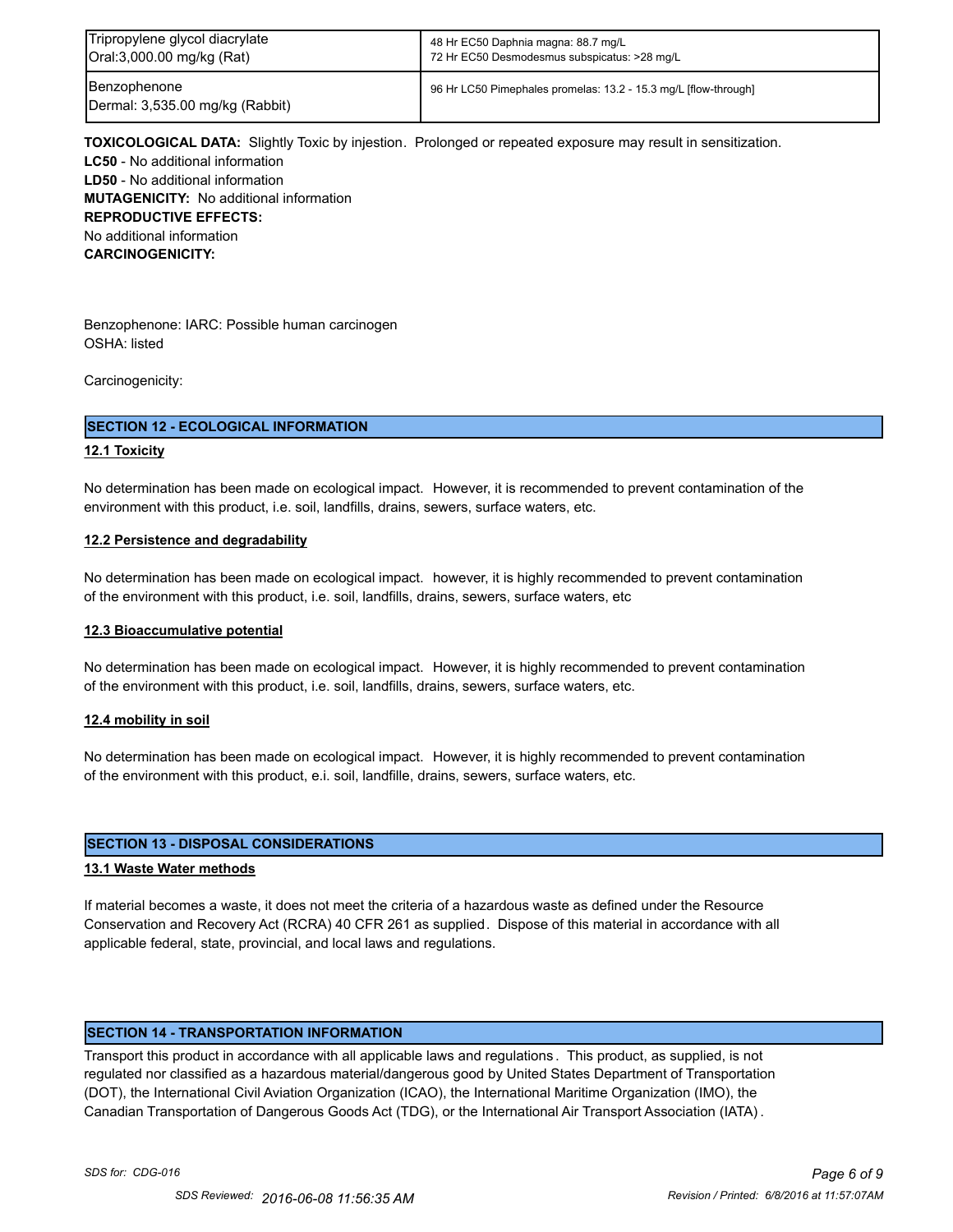**14.2 UN Proper Shipping Name:** Not Applicable

**14.3 Transport Hazard Class:** Not Applicable **DOT (49 CFR)/IATA/IMDG Hazard Class:** Not Applicable

 **14.4 Packing Group:** Not Applicable

#### **SECTION 15 - REGULATORY INFORMATION**

#### **15.1 Safety, Health and Environmental regulations / legislation specific for the substance or mixture**

This safety data sheet has been formatted to the best of our ability in accordance to Directive 67/548/EEC or Directive 1999/45EC, American National Standards Institute (ANSI) and contains hazard criteria and all information required by the Canadian Controlled Products Regulation (CPR) in regard to this product.

**Clean Air Act - Ozone Depleting Substances (ODS):** This product and its components do not contain Ozone Depleting Substances.

**Canadian Inventory Status:** Components of this product are currently listed on the Canadian Domestic Substance List (DSL) or the Canadian Non-Domestic Substance List (NDSL).

**Coalition of Northeastern Governors (CONEG):** This product meets the requirements of CONEG pertaining to heavy metals total content of no more than 100 PPM. No heavy metals are added as a part of the formulation, but raw materials may contain residual parts per million as naturally occurring elements.

**European Inventory Status:** Components of this product are listed on the European Inventory of Existing Commercial Substances (EINECS), the European List of Notified Chemical Substances (ELINCS), or are exempt from being listed.

**Food and Drug Administration (FDA) Food Packaging Status:** Components of this product have not been cleared by FDA for use in food packaging and/or other applications as an indirect food additive .

**European Union Directive 2011/65/EC Restriction of Hazardous Substances (RoHS):** This product is in compliance with the requirements of the RoHS2 Directive.

#### **California Proposition 65 RTK:**

The following components of this mixture are listed under California Proposition 65:

Benzophenone 119-61-9 0.1 to 1.0 % Carcinogen

If CAS numbers 13463-67-7 and/or 1333-86-4 are listed they are not supplied in respirable form.

**REACH** : This product is compliant with the registration of the REACH Regulation (EC) No. 1907/2006 as all its components are either excluded, exempt and/or preregistered.

The following Substances of Very High Concern are present (updated December 17, 2015 to review for the 168 SVHC)

- None

- None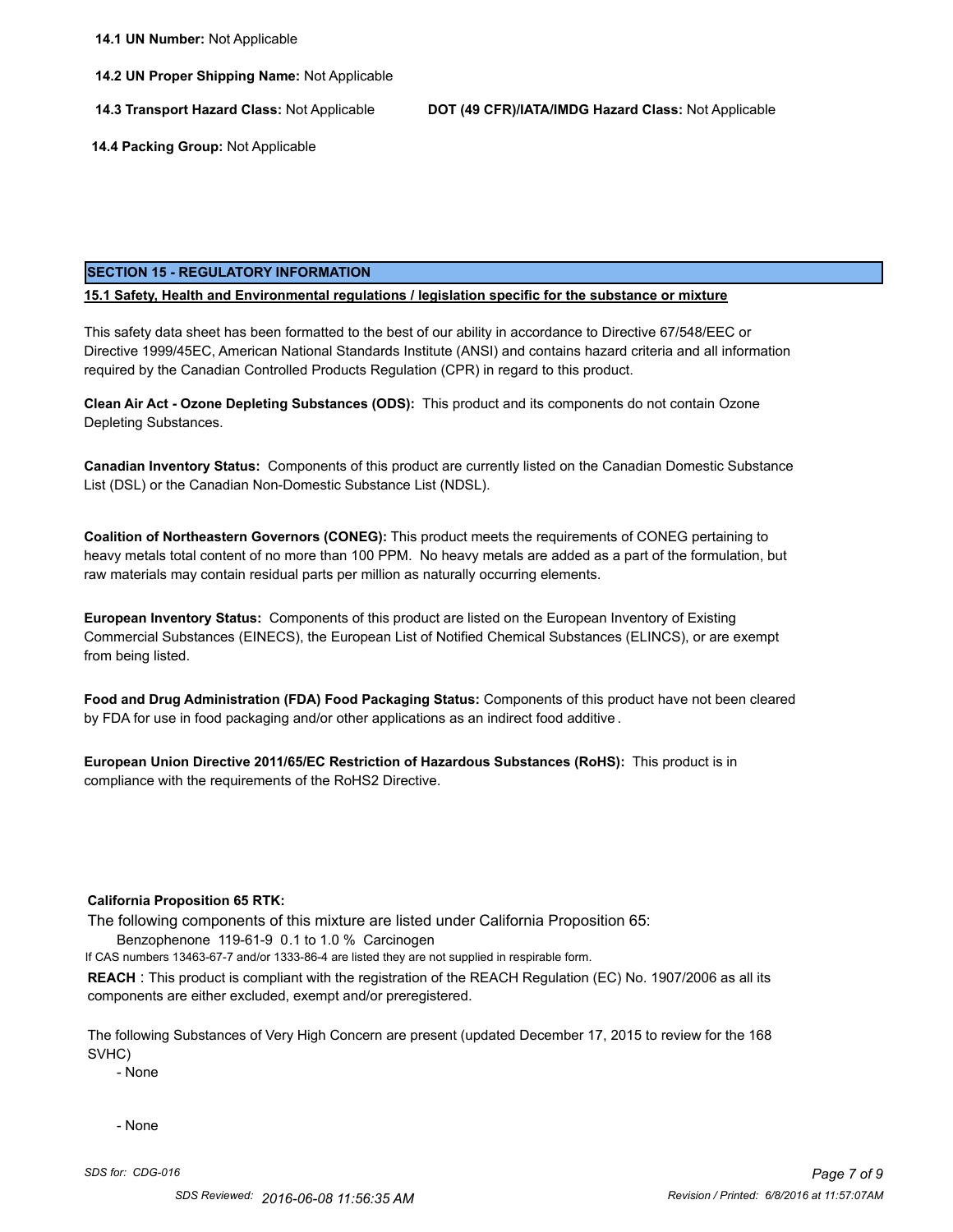#### **Superfund Amendments and Reauthorization Act of 1986 (SARA) Title III: Section 302:**

- None

#### **Superfund Amendments and Reauthorization Act of 1986 (SARA) Title III: SARA 313:**

 This product contains the following components that are regulated under the Toxic Chemical Release Reporting requirements 40 CFR 372:

- None

**Global Inventories:** The components of these products are listed in the following or exempt from listing:

| Europe (EINECS):     | Yes        |
|----------------------|------------|
| USA (TSCA):          | Yes        |
| Canada (DSL):        | Yes        |
| Japan (ENCS):        | Yes        |
| Philippines (PICCS): | Yes        |
| China (IECSC):       | Yes        |
| Australia (AICS):    | <b>Yes</b> |
| Korea (KECI):        | Yes        |
| New Zealand (NZloC): | Yes        |
| Taiwan (ECSI):       | Yes        |
|                      |            |



**HMIS® ratings** are a registered trade and service mark of the National Paint and Coatings Association with the following scale:

- \* = Chronic health effect PPE Index
- $4 =$  Severe Hazard  $A =$  Safety Glasses
- $3 =$  Serious Hazard  $B =$  Safety Glasses and Gloves
- 2 = Moderate Hazard C = Safety Glasses, Gloves and Protective Apron
- 1 = Slight Hazard D = Face Shield, Gloves and Protective Apron
- 0 = Minimal Hazard E = Safety Glasses, Gloves and Respirator

## **Definitions**

- TWA Time Weighted Average
- TLV Threshold Limit Value
- STEL Short Term Exposure Limit
- CAS# Chemical Abstract Service Number
- NTP National Toxicology Program
- PEL Permissible Exposure Limit
- IARC International Agency for Research on Cancer
- ANSI American National Standards Institute